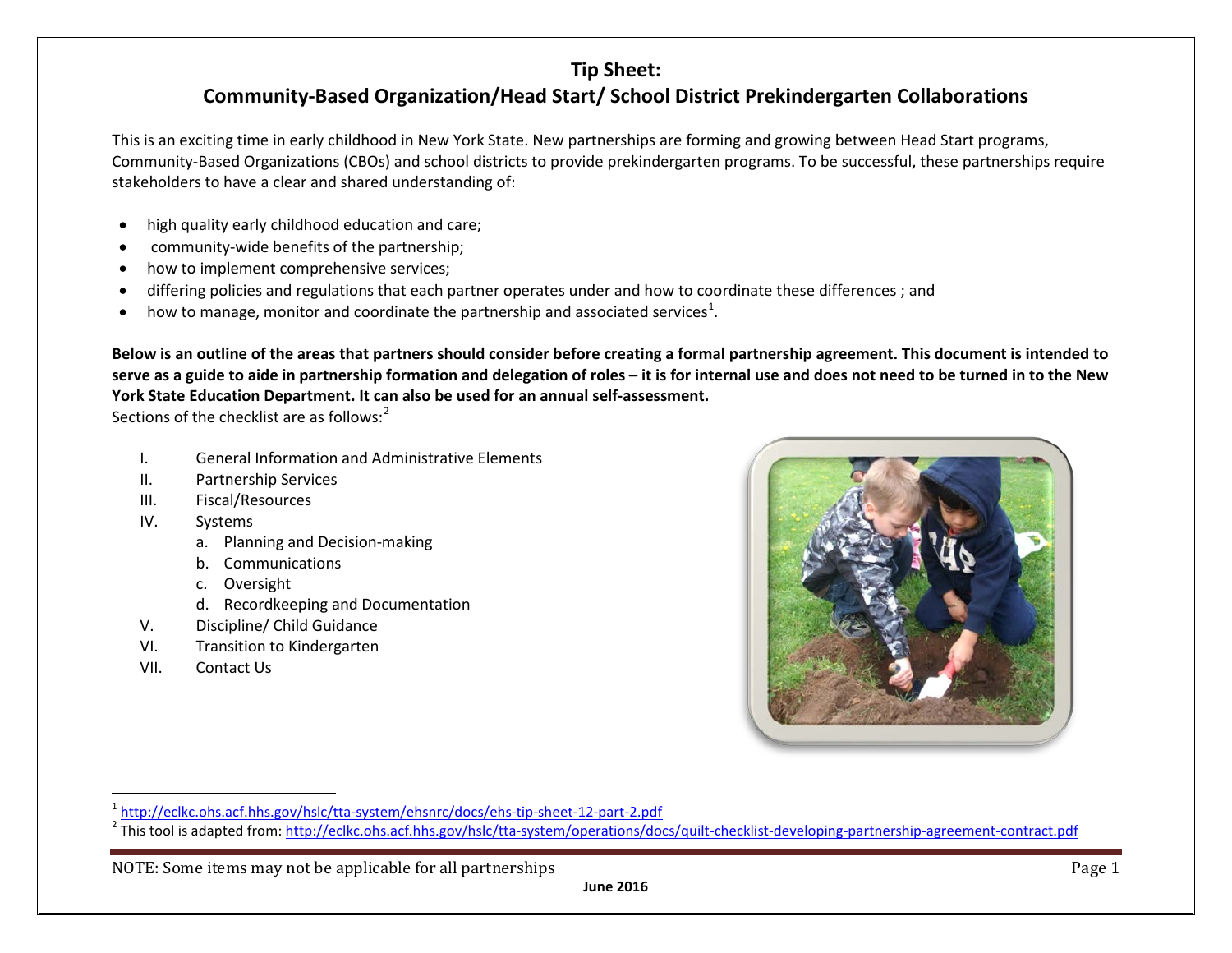| CBO/Head Start/School District Partnership Areas to Consider<br>Y=Yes I/P= In Progress N=No |                                                                                      |   |     |                           |                 |
|---------------------------------------------------------------------------------------------|--------------------------------------------------------------------------------------|---|-----|---------------------------|-----------------|
|                                                                                             | <b>GENERAL INFORMATION AND ADMINISTRATIVE ELEMENTS</b><br>Τ.                         |   |     |                           |                 |
|                                                                                             |                                                                                      |   |     |                           | <b>COMMENTS</b> |
| 1.                                                                                          | General statement of purpose for the partnership                                     | Υ | I/P | N                         |                 |
| 2.                                                                                          | Partners' affiliation and legal status                                               | Υ | I/P | N                         |                 |
| 3.                                                                                          | Contractual period                                                                   | Υ | I/P | N                         |                 |
| 4.                                                                                          | Contract amendments, renewal, and termination procedures                             | Υ | I/P | $\boldsymbol{\mathsf{N}}$ |                 |
| 5.                                                                                          | Role of each partner in contract development and approval                            | Y | I/P | $\mathsf{N}$              |                 |
| 6.                                                                                          | Compliance with local, state, and federal regulations                                | Υ | I/P | $\mathsf{N}$              |                 |
| 7.                                                                                          | Conflict of interest statements and prohibited activities                            | Υ | I/P | $\mathsf{N}$              |                 |
| 8.                                                                                          | Procedures in place to jointly seek out other funding                                | Υ | I/P | N                         |                 |
|                                                                                             | opportunities                                                                        |   |     |                           |                 |
| 9.                                                                                          | Staff organizational charts developed and shared                                     | Υ | I/P | N                         |                 |
| 10.                                                                                         | Designated contact person for each organization                                      | Υ | I/P | $\mathsf{N}$              |                 |
| 11.                                                                                         | <b>Travel policies</b>                                                               | Υ | I/P | $\mathsf{N}$              |                 |
| 12.                                                                                         | Liability and insurance                                                              | Υ | I/P | N                         |                 |
| 13.                                                                                         | Licensed space                                                                       | Υ | I/P | $\mathsf{N}$              |                 |
| 14.                                                                                         | Fire inspections are complete                                                        | Υ | I/P | N                         |                 |
| 15.                                                                                         | Policies and training around building safety drills                                  | Y | I/P | N                         |                 |
| 16.                                                                                         | Use of partners' names (how partners will publicize the                              | Υ | I/P |                           |                 |
|                                                                                             | services sponsored by the partnership)                                               |   |     | N                         |                 |
| 17.                                                                                         | Participation in QUALITYstarsNY                                                      | Υ | I/P | $\mathsf{N}$              |                 |
| 18.                                                                                         | Drop-off and pick-up routines/policies                                               | Υ | I/P | $\mathsf{N}$              |                 |
| 19.                                                                                         | Policies around mixing groups of children                                            | Υ | I/P | $\mathsf{N}$              |                 |
| 20.                                                                                         | Site specific: parking spaces, identification badges, rules for<br>parents' visiting | Υ | I/P | N                         |                 |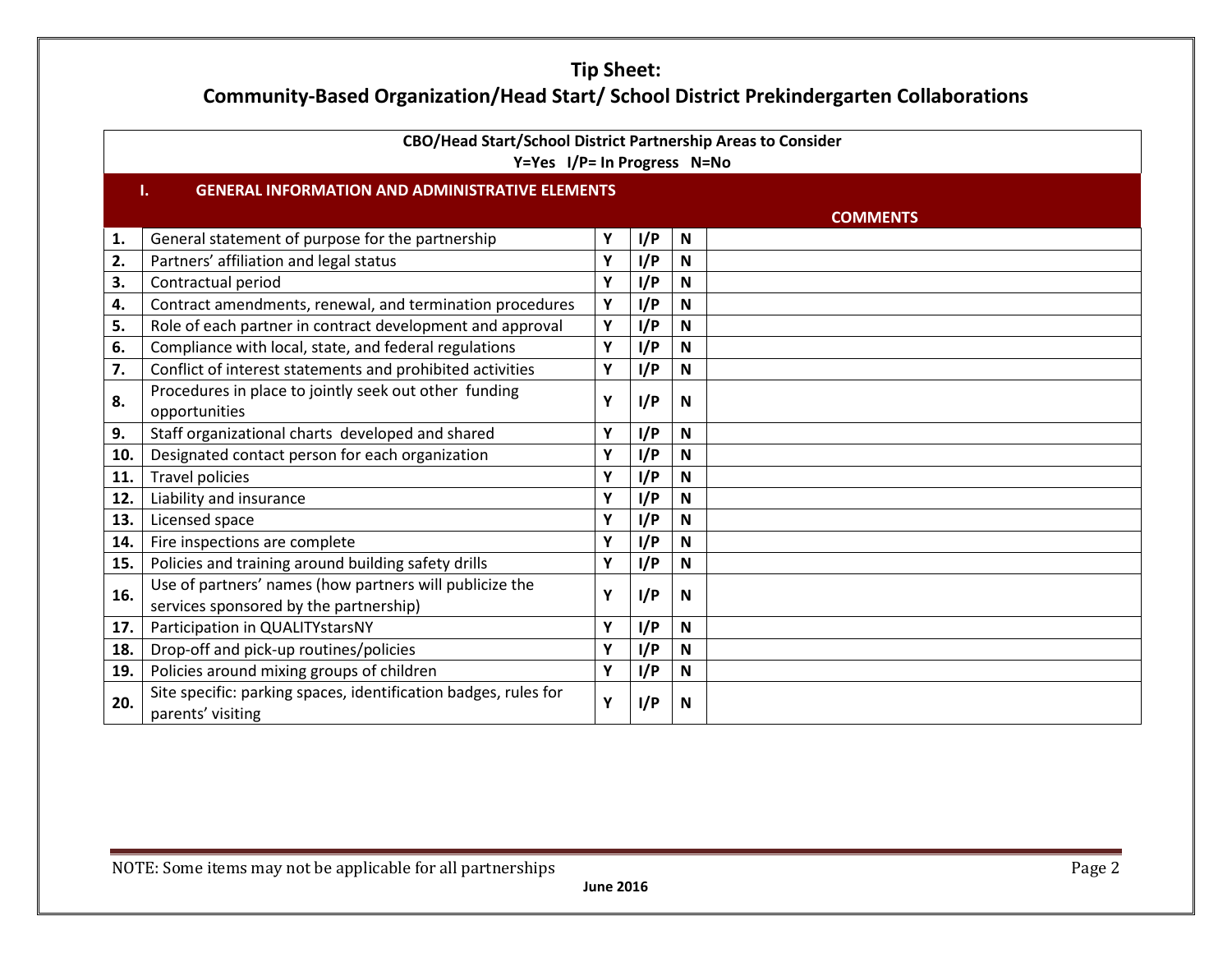| CBO/Head Start/School District Partnership Areas to Consider |                                                                                                                                                                                                                                                                                                                                                                                                                               |   |     |   |  |  |
|--------------------------------------------------------------|-------------------------------------------------------------------------------------------------------------------------------------------------------------------------------------------------------------------------------------------------------------------------------------------------------------------------------------------------------------------------------------------------------------------------------|---|-----|---|--|--|
|                                                              | II.<br><b>PARTNERSHIP SERVICES</b><br><b>COMMENTS</b>                                                                                                                                                                                                                                                                                                                                                                         |   |     |   |  |  |
| 1.                                                           | Number of children served, hours of operation, school<br>calendar                                                                                                                                                                                                                                                                                                                                                             | Υ | I/P | N |  |  |
| 2.                                                           | Location of services/comprehensive services                                                                                                                                                                                                                                                                                                                                                                                   | Υ | I/P | N |  |  |
| 3.                                                           | Each partner's role in service delivery: education (classroom<br>climate, curriculum choices, instructional support), child and<br>family health, mental health, disabilities, nutrition, family<br>services, interpretation/translation services, parent<br>involvement, home visits or conferences, meetings,<br>recordkeeping, transportation, supervision, oversight.<br>SEE ATTACHED WORKSHEET ON PAGE 7 for more detail |   | I/P | N |  |  |
| 4.                                                           | Which entity or partner employs and supervises which staff<br>within the partnership                                                                                                                                                                                                                                                                                                                                          | Υ | I/P | N |  |  |
| 5.                                                           | Responsibilities of each partner's staff                                                                                                                                                                                                                                                                                                                                                                                      | Υ | I/P | N |  |  |
| 6.                                                           | Staff schedules                                                                                                                                                                                                                                                                                                                                                                                                               | Υ | I/P | N |  |  |
| 7.                                                           | Supervision procedures                                                                                                                                                                                                                                                                                                                                                                                                        | Υ | I/P | N |  |  |
| 8.                                                           | Staff qualification requirements                                                                                                                                                                                                                                                                                                                                                                                              | Υ | I/P | N |  |  |
| 9.                                                           | Professional development responsibilities                                                                                                                                                                                                                                                                                                                                                                                     | Υ | I/P | N |  |  |
| 10.                                                          | Personnel employment strategies                                                                                                                                                                                                                                                                                                                                                                                               | Υ | I/P | N |  |  |
| 11.                                                          | Annual performance appraisal procedures                                                                                                                                                                                                                                                                                                                                                                                       | Y | I/P | N |  |  |
| 12.                                                          | Provisions for qualified substitutes                                                                                                                                                                                                                                                                                                                                                                                          | Y | I/P | N |  |  |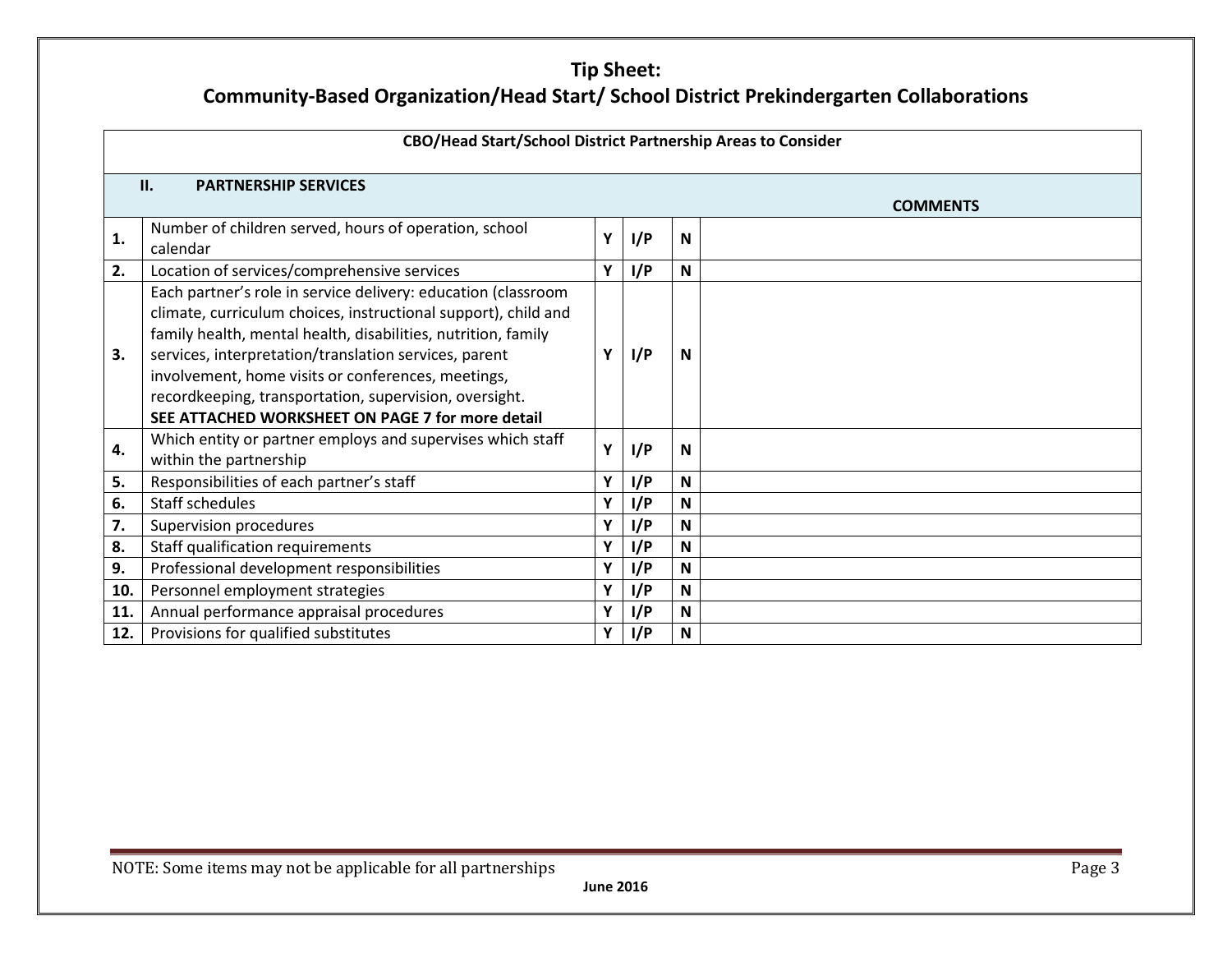| CBO/Head Start/School District Partnership Areas to Consider |                                                                                                                                                                                                          |    |         |              |  |  |
|--------------------------------------------------------------|----------------------------------------------------------------------------------------------------------------------------------------------------------------------------------------------------------|----|---------|--------------|--|--|
| III.<br><b>FISCAL RESOURCES</b><br><b>COMMENTS</b>           |                                                                                                                                                                                                          |    |         |              |  |  |
| 1.                                                           | Funding/resources are accessed and a commitment is made<br>by each partner                                                                                                                               |    | $Y$ I/P | ${\sf N}$    |  |  |
| 2.                                                           | Payment/billing/invoicing per child, per year (or lump sum) by<br>partners and payment procedures                                                                                                        | Υİ | I/P     | N            |  |  |
| 3.                                                           | Alternative plans for circumstances beyond partners' control                                                                                                                                             | Y  | I/P     | ${\sf N}$    |  |  |
| 4.                                                           | Funds targeted or designated for specific improvements<br>(renovations, salary enhancements, quality improvement)                                                                                        | Y. | I/P     | ${\sf N}$    |  |  |
| 5.                                                           | Designated responsibilities for: facilities or space,<br>maintenance, repairs, food service (CACFP or USDA?), and<br>supplies and equipment (who retains ownership of equipment<br>when agreement ends). | Y  | I/P     | N            |  |  |
| 6.                                                           | Non-federal share or in-kind services                                                                                                                                                                    |    | $Y$ I/P | ${\sf N}$    |  |  |
| 7.                                                           | Provisions for collection or policies for non-payment of parent<br>fees for out of school care (not state or federally-funded<br>portions of the day)                                                    | Y  | I/P     | $\mathbf N$  |  |  |
| 8.                                                           | Well-defined fiscal policies and cost allocation plan                                                                                                                                                    | Y  | I/P     | N            |  |  |
| <b>SYSTEMS</b><br>IV.<br><b>COMMENTS</b>                     |                                                                                                                                                                                                          |    |         |              |  |  |
|                                                              | A. PLANNING AND DECISION MAKING                                                                                                                                                                          |    |         |              |  |  |
| 1.                                                           | Role of each entity's decision-making bodies in planning and<br>decision-making.                                                                                                                         | Y  | I/P     | $\mathsf{N}$ |  |  |
| 2.                                                           | Policy Council representation and elections in Head Start or<br>other parent advisory boards                                                                                                             | Υ  | I/P     | N            |  |  |
| 3.                                                           | Community assessment process                                                                                                                                                                             | Υ  | I/P     | $\mathsf{N}$ |  |  |
| 4.                                                           | Collaborative, inclusive strategies involving partners" staff and<br>parents in the community                                                                                                            | Υ  | I/P     | $\mathsf{N}$ |  |  |
| 5.                                                           | Items needing prior approval (items a partner reserves the                                                                                                                                               | Υ  | I/P     | N            |  |  |

NOTE: Some items may not be applicable for all partnerships **Page 4**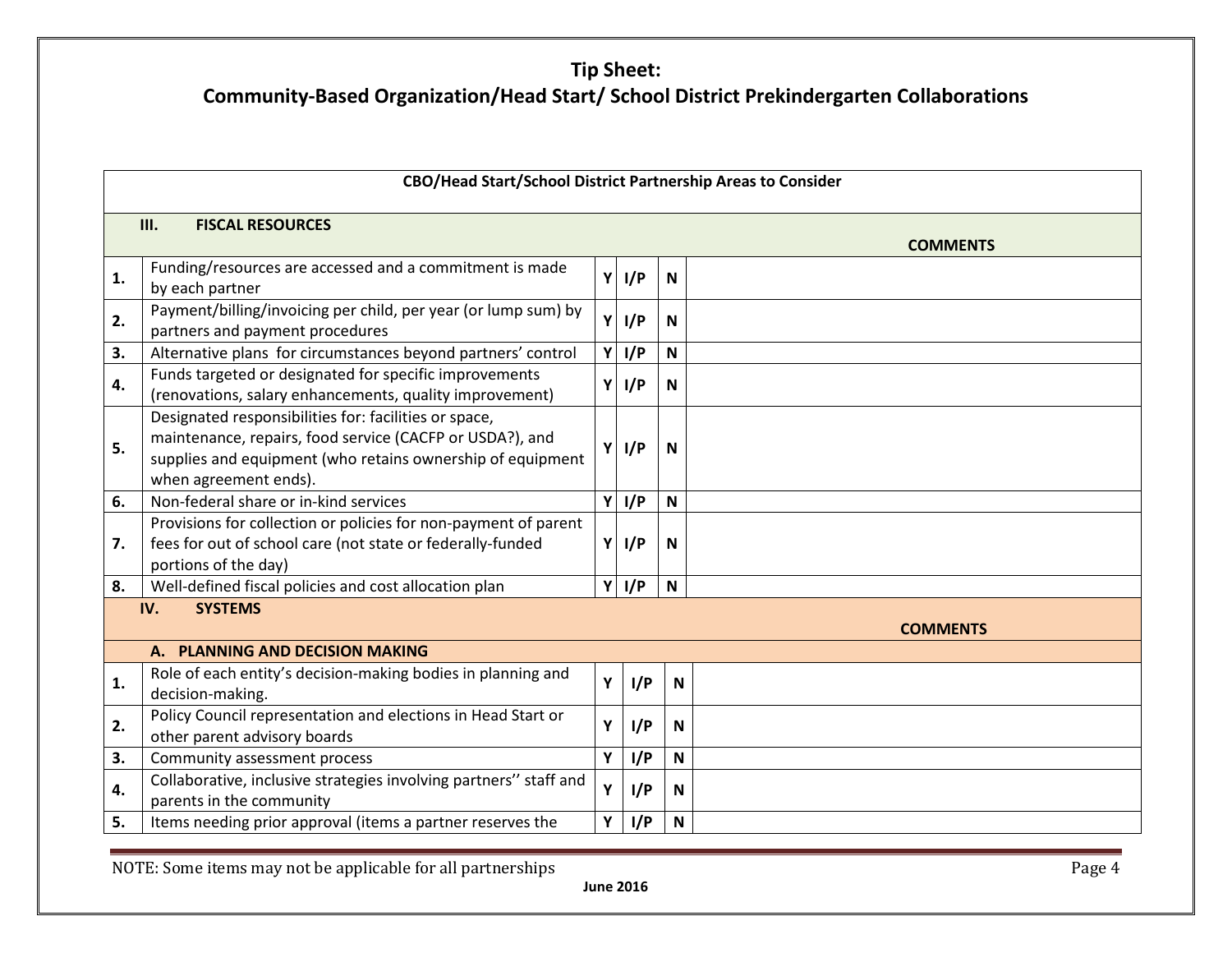|    | right to approve such as hiring, purchasing, curriculum,                                                          |   |     |              |                 |
|----|-------------------------------------------------------------------------------------------------------------------|---|-----|--------------|-----------------|
|    | materials, trips).                                                                                                |   |     |              |                 |
|    | <b>B. DISCIPLINE/CHILD GUIDANCE</b>                                                                               |   |     |              | <b>COMMENTS</b> |
| 1. | Agreed-upon policies regarding discipline/child guidance                                                          | Υ | I/P | N            |                 |
| 2. | Oversight of discipline/child guidance                                                                            | Υ | I/P | $\mathbf N$  |                 |
| 3. | Mechanism to inform/involve parents                                                                               | Υ | I/P | N            |                 |
|    | <b>TRANSITION TO KINDERGARTEN</b><br>$\mathsf{C}$ .                                                               |   |     |              | <b>COMMENTS</b> |
|    | Transition team in place comprised of Head Start/pre-k and<br>kindergarten teachers and administrators            | Υ | I/P | N            |                 |
|    | Pre-K to kindergarten transition plan in place for all children<br>and families, agreed on by all partners        | Y | I/P | N            |                 |
|    | Regular meetings of transition team to adjust plan as needed                                                      | Y | I/P | $\mathbf N$  |                 |
|    | <b>D. COMMUNICATION</b>                                                                                           |   |     |              | <b>COMMENTS</b> |
| 1. | Type, frequency of meetings; meeting participants                                                                 | Υ | I/P | N            |                 |
| 2. | Type and frequency of reports                                                                                     | Υ | I/P | N            |                 |
|    | Procedures for information sharing and exchange (training                                                         |   |     |              |                 |
| З. | calendars, personnel policies, position openings, etc.;<br>state/local licensing reports)                         | Υ | I/P | N            |                 |
| 4. | Work with agencies on appropriate referrals as needed                                                             | Υ | I/P | $\mathbf N$  |                 |
| 5. | Use of technology (ex. shared databases for tracking, email<br>communication, etc.)                               | Υ | I/P | N            |                 |
| 6. | Parent communication                                                                                              | Υ | I/P | N            |                 |
| 7. | Dispute resolution process                                                                                        | Y | I/P | N            |                 |
|    | <b>E. OVERSIGHT</b>                                                                                               |   |     |              | <b>COMMENTS</b> |
| 1. | Notification, planning, and follow-up procedures on local,<br>state and federal monitoring/assessments and audits | Υ | I/P | N            |                 |
| 2. | Ongoing observation of operations, classroom visits, review of<br>records, written feedback, follow-up, etc.      | Y | I/P | N            |                 |
| 3. | Annual program self-assessments and other reviews                                                                 | Y | I/P | $\mathsf{N}$ |                 |
| 4. | Continuous improvement plans/action plans                                                                         | Υ | I/P | N            |                 |
|    | <b>F. RECORD KEEPING AND DOCUMENTATION</b>                                                                        |   |     |              | <b>COMMENTS</b> |
| 1. | Recruitment, enrollment applications, and intake                                                                  | Υ | I/P | N            |                 |
| 2. | Parent permission procedures                                                                                      | Υ | I/P | N            |                 |

NOTE: Some items may not be applicable for all partnerships **Page 5**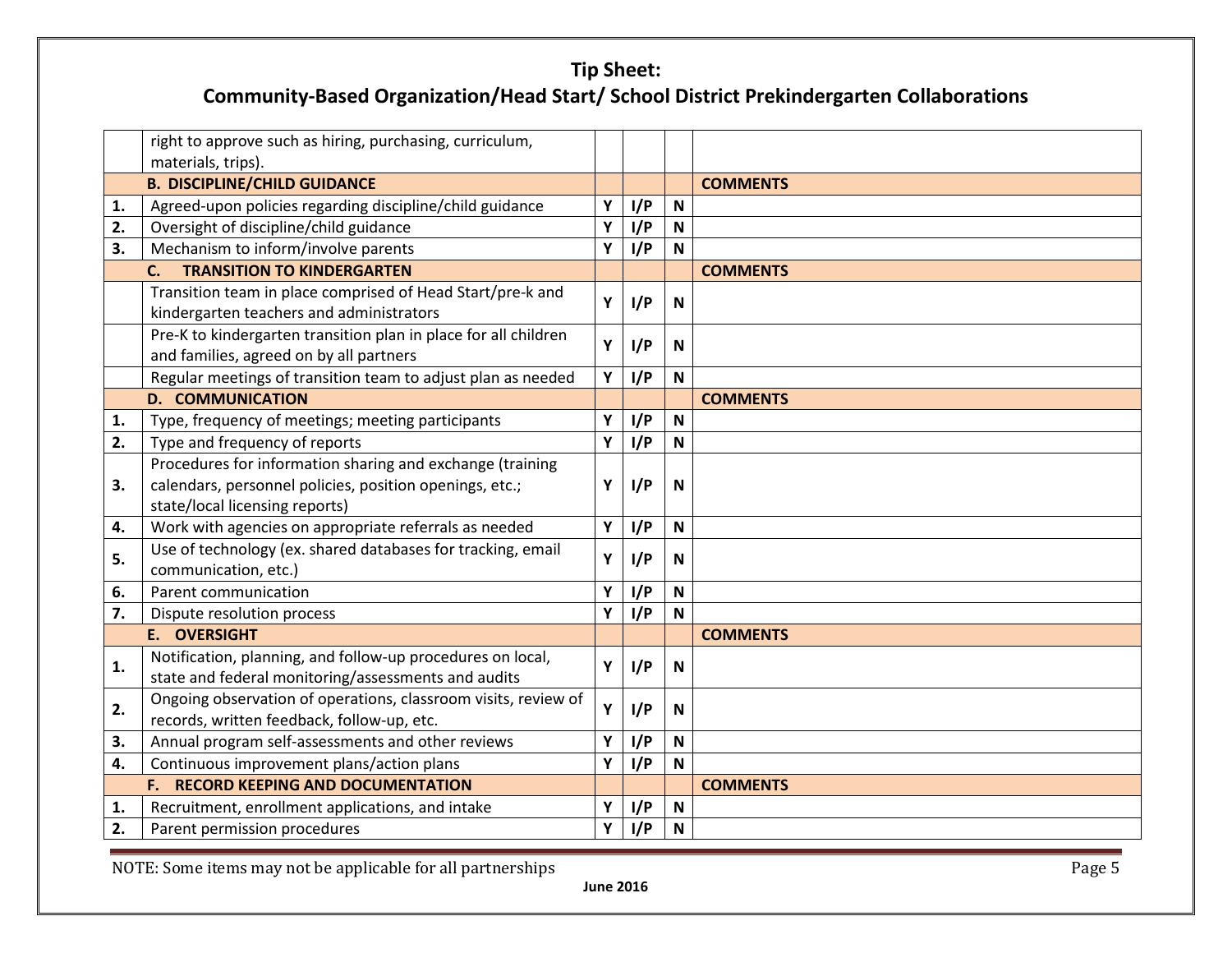| 3.  | Child screenings (including health, developmental, social-<br>emotional, home language screening, housing questionnaire),<br>assessment, outcomes | Y | I/P       | $\mathsf{N}$ |                                                                  |
|-----|---------------------------------------------------------------------------------------------------------------------------------------------------|---|-----------|--------------|------------------------------------------------------------------|
| 4.  | Data collection and aggregation                                                                                                                   | Υ | I/P       | $\mathsf{N}$ |                                                                  |
| 5.  | Curriculum planning and individualized child plans                                                                                                | Υ | I/P       | N            |                                                                  |
| 6.  | Parent contacts, home visits, parent-teacher conferences,<br>procedures for recording and tracking of services & follow-up                        | Υ | I/P       | N            |                                                                  |
| 7.  | Disabilities, medical, dental services, nutrition, mental health,<br>and family social services                                                   | Y | I/P       | N            |                                                                  |
| 8.  | Storage of records, access, record retention                                                                                                      | Y | I/P       | $\mathbf N$  |                                                                  |
| 9.  | Parent partnership plans                                                                                                                          | Υ | I/P       | N            |                                                                  |
| 10. | Transfer of child information, confidentiality                                                                                                    | Υ | I/P       | N            |                                                                  |
|     | <b>WHO TO CONTACT WITH QUESTIONS</b><br>V.                                                                                                        |   |           |              |                                                                  |
|     |                                                                                                                                                   |   |           |              |                                                                  |
|     |                                                                                                                                                   |   |           |              |                                                                  |
|     | New York State Head Start Collaboration Office<br>$\bullet$                                                                                       |   |           |              | <b>For Questions Related to:</b>                                 |
|     | Patricia.persell@ccf.ny.gov                                                                                                                       |   | $\bullet$ |              | Head Start, transitions to kindergarten, comprehensive services, |
|     | Region II Coordinator, OHS Regional Training and Technical                                                                                        |   |           |              | blending and braiding funding.                                   |
|     | <b>Assistance Network</b>                                                                                                                         |   |           |              |                                                                  |
|     | jorge.saenzdeviteri@acf.hhs.gov                                                                                                                   |   |           |              | Training and Technical Assistance for Head Start partners.       |
|     | NYS Education Department, Office of Early Learning                                                                                                |   |           |              |                                                                  |
|     | OEL@NYSED.gov                                                                                                                                     |   |           |              |                                                                  |
|     | NYS Education Department, Office of Special Education                                                                                             |   |           |              | <b>For Questions Related to:</b>                                 |
|     | speced@nysed.gov                                                                                                                                  |   |           |              | Pre-Kindergarten regulations, funding,                           |
|     | NYS Education Department, Office of Bilingual and New                                                                                             |   |           |              | Special education services                                       |
|     | World Languages                                                                                                                                   |   |           |              | English language learners                                        |
|     | obefls@nysed.gov                                                                                                                                  |   |           |              | Children who are experiencing homelessness                       |
|     | NYS Education Department, Office of Accountability<br>http://www.p12.nysed.gov/accountability/homeless/                                           |   |           |              |                                                                  |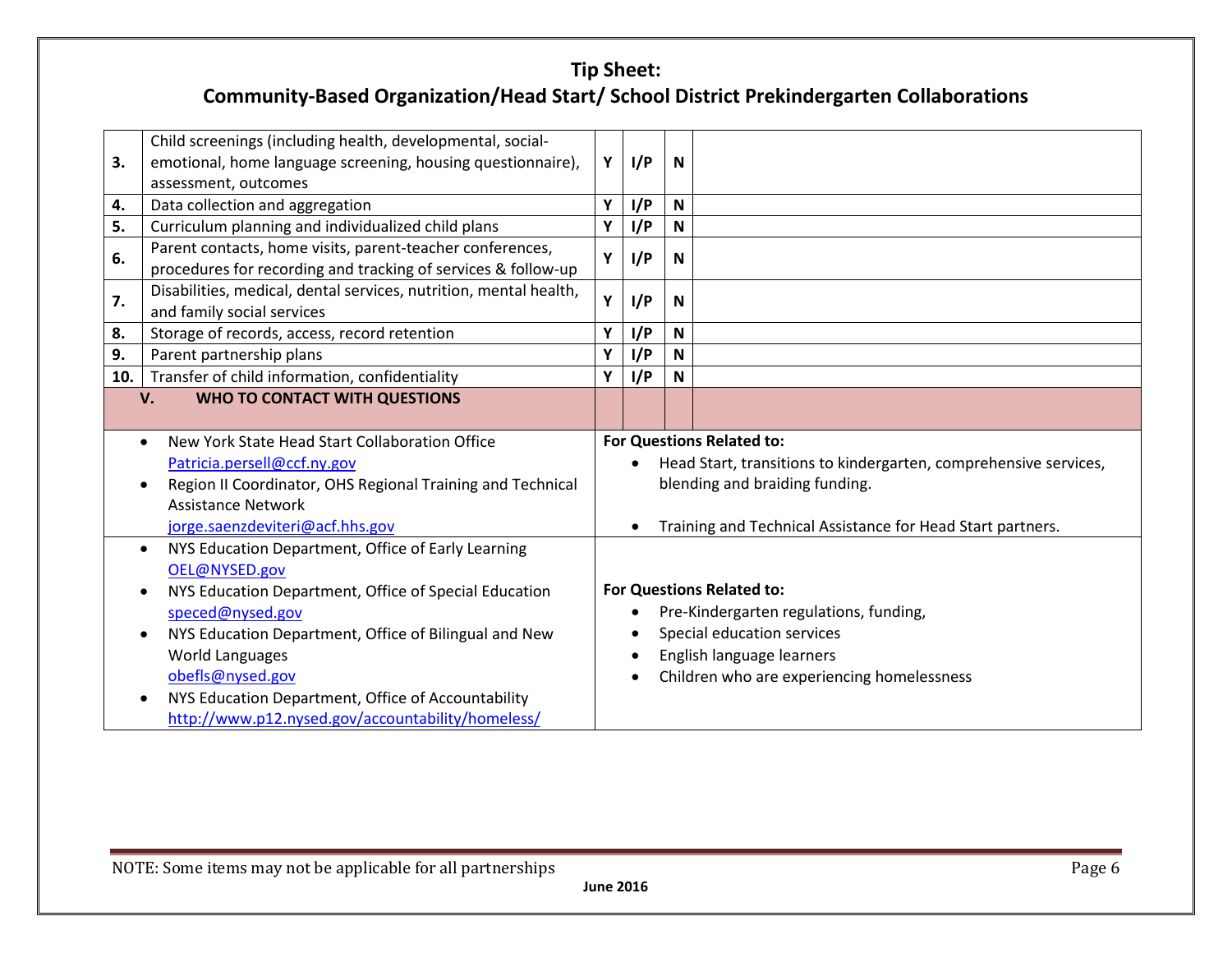#### **COMPREHENSIVE SERVICES DELEGATION OF RESPONSIBILITIES WORKSHEET**

| <b>Comprehensive Service Delivery</b>       | <b>COB/ Head Start Responsibilities</b> | <b>School/District Responsibilities</b> |
|---------------------------------------------|-----------------------------------------|-----------------------------------------|
|                                             |                                         |                                         |
| Classroom climate, curriculum choices,      |                                         |                                         |
| instructional support etc.                  |                                         |                                         |
| Child and family health                     |                                         |                                         |
| <b>Mental health</b>                        |                                         |                                         |
| <b>Disabilities services</b>                |                                         |                                         |
| <b>Nutrition</b>                            |                                         |                                         |
| Family involvement and referrals for family |                                         |                                         |
| support services                            |                                         |                                         |
| Interpretation/translation services         |                                         |                                         |
| Home visits/conferences/meetings            |                                         |                                         |
| Recordkeeping                               |                                         |                                         |
| <b>Transportation</b>                       |                                         |                                         |
| Supervision/oversight of service delivery   |                                         |                                         |